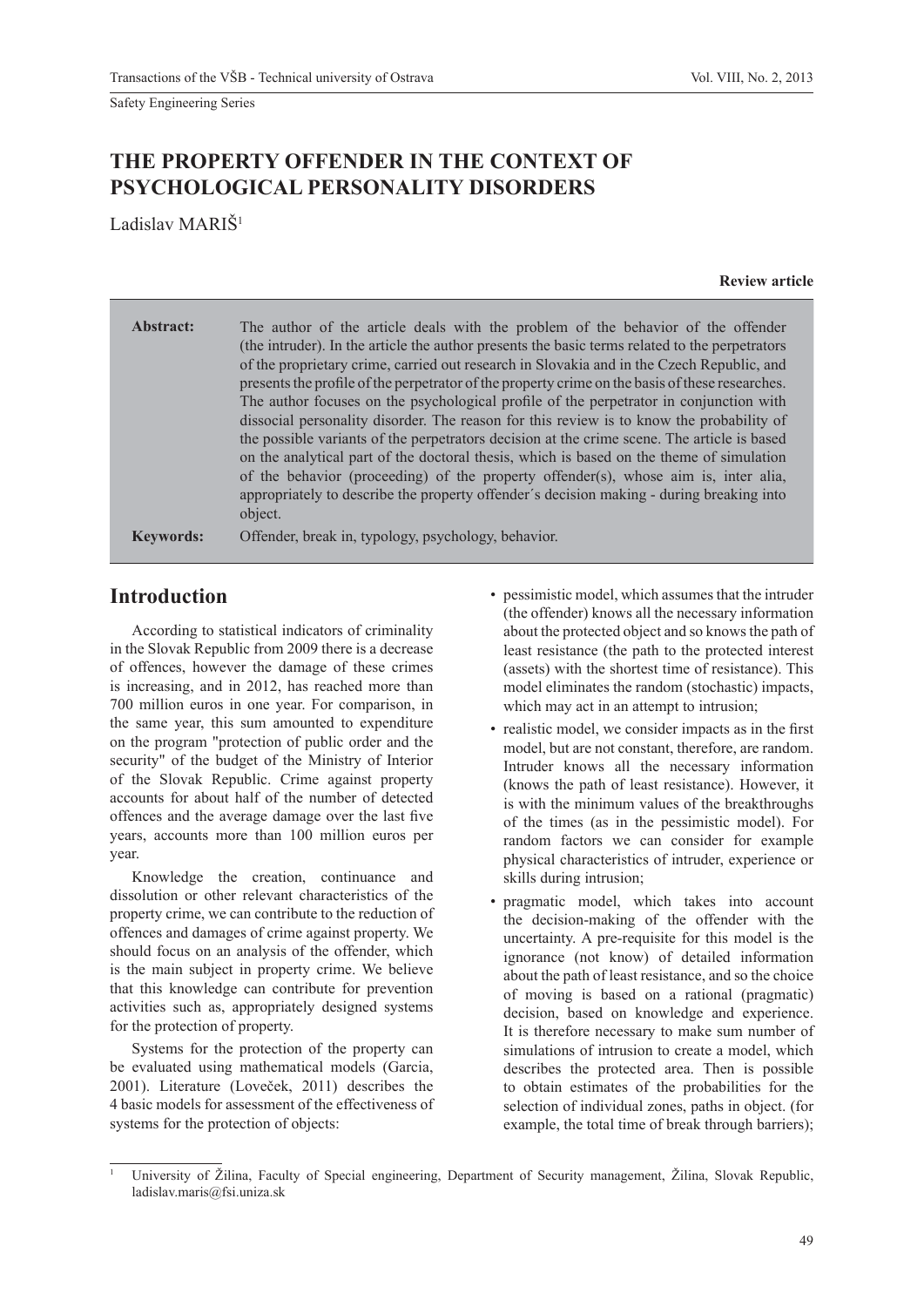and optimistic model, which is considered as the most benevolent from other models. This model reflects on delay of intruder during intrusion or with insufficient knowledge of the environment. Probability distribution describes the decisionmaking of intruder (choice of way, zone, etc.). (Loveček, 2011)

The problem is to know values of probability of intrusion ways, protected zones of penetration and escape from an object, or other parameters in the stochastic mathematical models. In this article we look at the psychological aspect of the offender of the property crime, which makes the probability of decision-making.

#### **Materials and methods**

The crime poses a specific phenomenon of the human activities that can be included in the troubles of the company. From the standpoint of the criminal law, crime is an action or omission that constitutes an offense that may be prosecuted by the state and is punishable by law. As we have indicated, the most common definition of crime means a summary of the crimes committed for a certain period of time. We include it among the most serious security risks.

According to the terms of the security management (Mikolaj, 2004) can be understood on the basis of the theory of common crime in the interaction of the following three elements:

- 1. the likely offender,
- 2. the adequate target of criminal activity,
- 3. the competent guardian (security measures).

The criminalistic theory describes three main types of crime based on animus crime, which can be devided in specific crime offences, consequent of the Criminal Code and Code of criminal.

The largest representation in the total crime in Slovakia for the period 2008 to 2012, in view of the number of offences has a property crime (48.5 %) and from the perspective of damage economic crime (80 % of the total damage, in particular reducing the tax and embezzlement) followed by property crime (15 % of the total damage, theft, motor vehicle theft and burglary in particular). On the basis of the development of indicators of criminality in the Slovak Republic in the years 2008 to 2012 we can observe a descending trend in the number of detected offences. On the other hand the offenders caused by damage to the upward trend. While in 2008 and in 2009, the number of detected offences and damage indicators do not change significantly, there has been a reversal in 2010 when detected offences decreased by approximately 10 % for the

calendar year. However, the damage caused last year increased by more than 48 %. The damage caused by burglary (breaking in) in the period from 2008 to 2012 reaches an average of 32.3 million  $\epsilon$ per year, representing approximately 30 % of the damage of total property crime (109 million.  $\epsilon$ ) and approximately 5 % of the total crime (589 million  $\epsilon$ ). Fig. 1 shows the evolution of property crime "burglary" and the damage caused by this activity (Fig. 1). The sum of crimes is slightly reduced (year 2011 and 2012). Fig. 2 shows the indicators of damage (in millions of euros) total crime, property crime, and crime, burglary (on average) in the period from 2008 to 2012. (Ministry of the Interior of the Slovak Republic, 2013)



Fig. 1 Trend in property crime - burglary and damage in Slovakia between 2008 and 2012 (Ministry of Interior of Slovak republic, 2013)



Fig. 2 Damage of total, property and burglary crime (average per year) in years in 2008 to 2012 (Ministry of Interior of Slovak Republic, 2013)

From the perspective of the protection of property against property crime theft we will focus on the terminology terms like offender, theft, burglary or intruder and other terms of the for a better orientation in this area.

Due to Criminal Code of Slovak republic is *theft* defines:

"Offences against property", and "any person who appropriates a thing belonging to other by seizing it and thus causes damage" by acting desribed in the Criminal Code (Criminal Code of Slovakia, 2005), such as housebraking (burglary).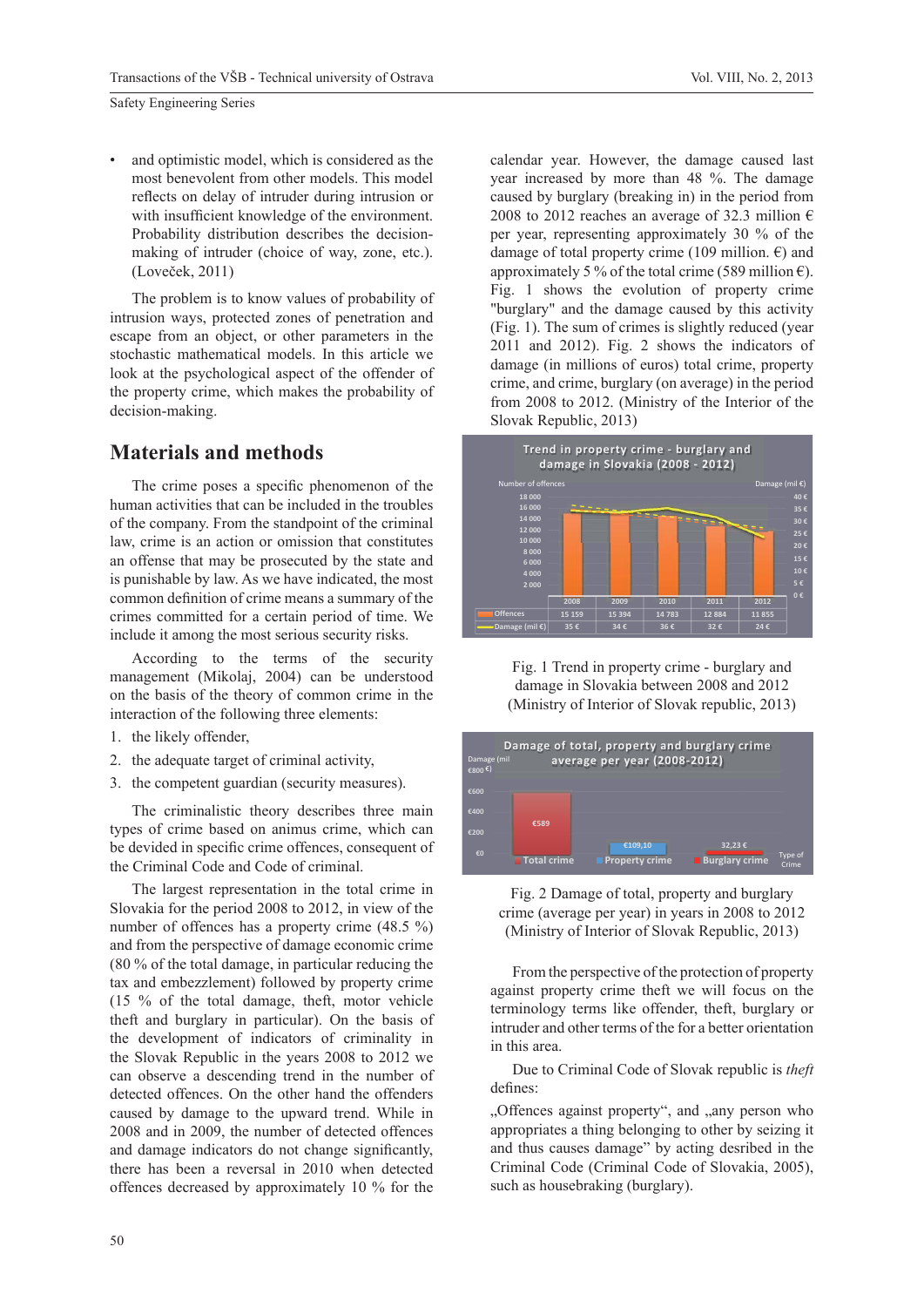The criminal offence *housebreaking* is defines:

..If the offender entered enclosed premises by unauthorised forcing of a lock, or by forcible overcoming of a different security device, or by deception."

This Acting in *a more serious manner* shall mean that a criminal offence was committed by deception. (Code, 2005)

Crimininalistic theory defines basic criminalistics categories:

- method (way) of commiting a criminal offence,
- criminalistic trace,
- and criminalistic identification. (Porada, 2007)

Ways of committing the offence constitutes the most important and at the same time the greater part of the characteristics of criminal offence (the description of the relevant characteristics of the crime, which affect the process of making traces and process of the knowledge criminal offence). This method of analysis in respect of the person of the offender has importance of criminalistic, because it allows to type criminal offenders of housebraking. According to Porada:

"Quality analysis allows likely to answer the questions, which relate to the time or place of committing a criminal offence, the object of offenders interest, assess the skills and knowledge of the offender, his (her) psychical activity level, to consider age and gender, and many other factors." (Porada, 2007)

The Criminal Code of Slovakia defines the *offender* as:

"An offender of a criminal offence is the person who committed a criminal offence acting on his own. Only a natural person may be considered as the offender of a criminal offence." (Code, 2005)

The Criminal Code knows term *the accomplice*:

"If a criminal offence was committed by two or more persons acting in conjunction (accomplices)." (Code, 2005)

The criminology as scientific study of the nature, extent, causes, control, and prevention of criminal behavior in both the individual and in society, understands *the offender*:

, Not only the persons who have committed offences identified by criminal code as criminal offences, but also some persons, which the criminal proceedings not prosecute." (Novotny, 2008)

The offenders' characteristics are used for the needs of Criminalistic (Forensic Science), Psychiatry, Psychopathology or Criminal law. The

basic concept that is used in the context of the above fields is the term of *the personality of the offender*.

The Criminology defines *the personality of offender* as:

"Organic whole intellectual life of man involved a biological basis of the individual, as well as to the social conditions of his life, including social relations." (Gašpierik, 2012)

Deeper, *personality of the offender*, we can be understood as:

"Organized, dynamic and interindividual different the whole of psychophysical dispositions, determinated the continuances and badges of psychic processes (reactions), reflected in the behaviour and negotiations." (Nakonečný, 1993)

Knowledge of the behaviour and negotiations of the offender of criminal offences (knowledge of offender), can anticipate or prevent this offence. In the case, where the person in object is an unauthorized person, it is not correct to use the term offender (if not proven guilty - committing the offence). In this case, we should use the term intruder, where we understood:

. Any person who unlawfully enteres (or is located). in the guarded area or protected area or simply in the object (building)." (Mikolaj, 2004)

Typology of offender profiles represents attempts to work out the characteristics of an offender (or offenders) from the characteristics of their offences. It can be used as an adjunct to conventional police work to help police link crimes, focus their investigation and narrow the suspect field. Typological profiling focuses primarily on behavioural evidence obtained at the scene(s) of specific crime(s). This method makes it possible to sort according to certain criteria, delinquents´ characters or characters into groups, each of which can be characterized by a certain pattern, prototype and type. On the basis of empirical studies, however, the "clean" types within the typology of offenders do not exist, but it is always "only" about approaching one, for the purposes of dividing, defined type. (Porada, 2007)

Typology of offender defines 3 main characteristics:

- biological disposal of personality,
- psychological disposal of personality,
- and social environment.

However, from the perspective of the Criminalistics and Psychology of human behaviour we know that human behaviour is in some way determined, therefore, depend on many factors.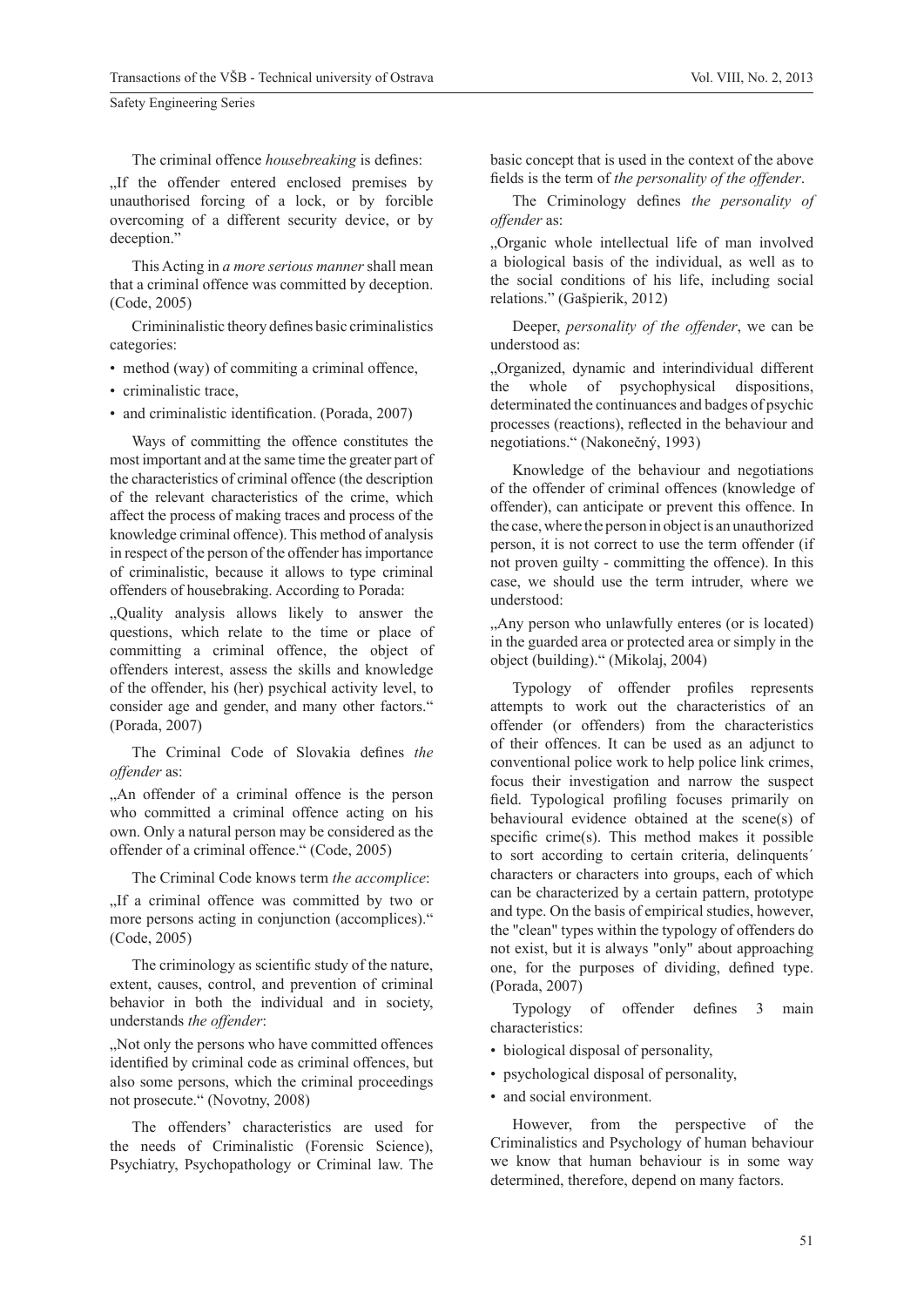Ways of committing the offence constitutes has its factors, which:

- 1. are related to offender (subjective determinants):
	- physical characteristics of the offender,
	- psychical and motoric characteristics of the offender,
	- age of the offender,
	- gender of the offender,
	- the previous criminal experience of the offender,
	- education of the offender,
- 2. are not related to offender: (objective determinants):
	- social conditions,
	- an object of offence,
	- relationship between the offender and the attack and the scene of the crime,
	- scene of the crime,
	- time of committing the offence,
	- availability of tools, weapons and other devices,
	- existence of accomplices. (Porada, 2007)

For example, we can divide the offender in pointo of view criminal experience as:

- "the first time offender" has not crime experiences, comits the offence in the first time,
- "the recidivous offender" has crime experiences, frequently comits the offence.

In the field of the property offender's typology, Criminology and Criminalistics is based on offender's studies that are focused on the entire spectrum of relevant characteristics to committing a crime. The first professional study in this field, which is dealing with the crime and the offender on the territory of the Czechoslovakia, is a still from 1931. The author published his work "Zločinnost v zemích českých v létech 1914 - 1922 s hlediska kriminální etiologie a reformy trestního práva." (APZ SR, 2012)

Relatively more research activity occurred in the second half of the the  $20<sup>th</sup>$  century. Studies of offenders between the years of 1970 and 1980 carried out "Criminological Research Institute at the General Prosecutor's Office of the Czechoslovak socialist republic" and the "Research Institute at the Ministry of Justice of Czechoslovakia". These studies include a prediction of further processing behaviour of the offenders groups (adolescents, women, etc.) and to part offenders into groups in prison establishments in order to improve the work with offenders in criminal practice. In the 80's years,

on the basis of the above studies developed and the abstract personality of the offender with mental health characteristics. The majority of studies showed the differences in the specific values and characters of the observational group and a control group of offenders. (Novotný, 2008)

By Marešová (Novotny, 2008), was devoted to similar research, after the formation of a separate Slovak and the Czech Republic did not explore about 10 years the characteristics of offenders. In the year 2000 in the Czech Republic have started to explore the properties of the arrested offenders aimed at users of addictive substances, juvenile offenders, foreigners in the Czech Republic for the first time whether arrested offenders. Marešová adds that:

"The results did not validate the opinion, that the offenders are a separate group of personalities with specific differences, such as psychical characteristics and structure of personality, opposite to the others (not criminal cititzens)." (Novotny, 2008)

One of the first studies since separation of Czechoslovakia, which were made with a point of view to examine the offenders typology in selected prisons of Czech Republic brought interesting results. The results of the research are described by the Maroš Matiaško in his thesis "Personality of the offender of property crime in the context of Cloninger´s biosocial theory of personality" in the year 2008 under the Masaryk University in Brno. The author in the work considered the presence of personality disorders in a research file, which consisted of property crime offenders, arrested in the Czech Republic. The author has attempted to classify these offenders based on the Cloninger theory, which is based on assumption that:

"Personality is a complex system which consists of different psychobiological dimensions of temperament and character. Temperament and character are measurable and allow to assess the differences between people. (Matiaško, 2009)

According to Matiaško, the number of recidivous property offenders with personality disorder is many times higher than in the general population. (Matiaško, 2009)

According to the World Health Organization (WHO), it is possible to distinguish 10 types of personality disorders:

- 1. *paranoid personality disorder*, where the typical symptoms is to high sensitivity to own person, especially to real or suspected rejection, repulsion. We observe vigilant, hostile and aggressive behavior to their environment;
- 2. *schizoid personality disorder*, where we can observe a personality typically very closed, which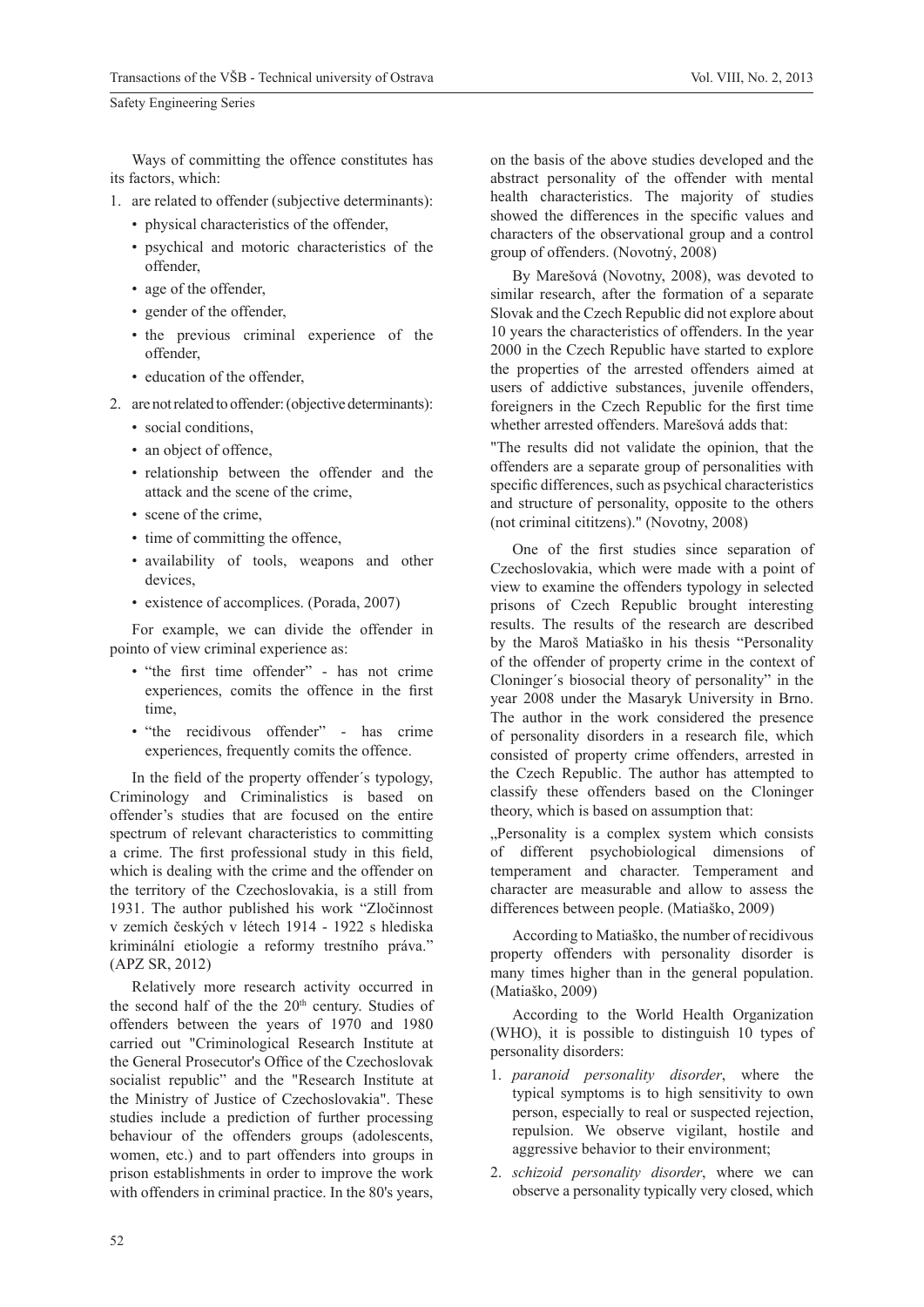have few or none close relationships. Affected individuals may simultaneously demonstrate a rich, elaborate and exclusively internal fantasy world;

3. *antisocial personality disorder*, manifests the major problems of the relationship between individuals and society in which he/she lives with this disorder. The most common behaviour associated with antisocial effects to common standards and rules of behaviour, including a disrespect, infringement of the law. There may be an impoverished moral sense or conscience and a history of crime, legal problems, impulsive and aggressive behavior. Accordind to Heretik (Heretik, 2009):

"... according to the classification of diagnostic criteria, it is estimated that antisocial personality disorder occurs in about 3 % of the general adult population, but more than 60 % of the prison population;"

- 4. *borderline personality disorder* (called emotionally unstable personality disorder) is a personality disorder whose essential features are a pattern of marked impulsivity and instability of affects, interpersonal relationships, and self image. The pattern is present by early adulthood and occurs across a variety of situations and contexts;
- 5. *histrionic personality disorder* is characterized by a pattern of excessive emotions and attentionseeking, including inappropriately seductive behavior and an excessive need for approval, usually beginning in early adulthood. People affected by this disorder are lively, dramatic, vivacious, enthusiastic, and flirtatious. It has a prevalence of 2 - 3 % in the general population, and 10 - 15 % in inpatient and outpatient mental health institutions;
- 6. *obsessive-compulsive personality disorder*  also called anankastic personality disorder, is a personality disorder characterized by a pervasive pattern of preoccupation with orderliness, perfectionism, mental and interpersonal control at the expense of flexibility, openness, and efficiency. The main symptoms are preoccupation with remembering and paying attention to minute details and facts, following rules and regulations, compulsion to make lists and schedules, as well as rigidity/inflexibility of beliefs or showing perfectionism that interferes with task-completion;
- 7. *avoidant personality disorder*, also known as anxious personality disorder. People with avoidant personality disorder often consider

themselves to be socially inept or personally unappealing and avoid social interaction for fear of being ridiculed, humiliated, rejected, or disliked. Avoidant personality disorder is usually first noticed in early adulthood;

- 8. *dependent personality disorder* (formerly known as asthenic personality disorder) is a personality disorder that is characterized by a pervasive psychological dependence on other people. This personality disorder is a long-term condition in which people depend on others to meet their emotional and physical needs, with only a minority achieving normal levels of independence;
- 9. and other personality disorders. (Heretik, 2009)

A short description of the typical personality disorders showed up at the interaction of property crime offenders research (Matiaško, 2009) and in particular, antisocial personality disorder.

# **Results**

A psychological profile of the offender is not clearly validable, which supports the claim Merešová. However, from the above studies from the environment of prison and environment of clinical psychology, we can say, that:

"The probability of repetition crime is related to personality disorder of offender (especcialy antisocial personality disorder, present in recidivous offenders)."

If the person is not directly connected with the personality disorder, probably will have a tendency to this disorder. (Matiaško, 2009)

In the dissertation of Polišenská (Polišenská, 2006) claims, that up to 33.3 % of the housebreaking offenders suffers from personality disorder. Together with the other offenders with tendency to personality disorder, can mean more than half of the arrested for property crime. Most often connected criminal behaviour with antisocial personality disorder. This disorder can be based on the hereditary dispositions, but a risk factor for this disorder is also a negative situation in the family during adolescence. Antisocial personality disorder is linked to a higher risk of adolescence in housing estates, with high unemployment, crime and drug abuse in the region. This person often has problems with the police or directly with the criminal environment during school age. We can for this person to observe the low degree of regret for his offence. Often the person with the antisocial disorder do not want (or are not) to motivate to change their ways of life. There is an increased risk of substance abuse behavior, failure,